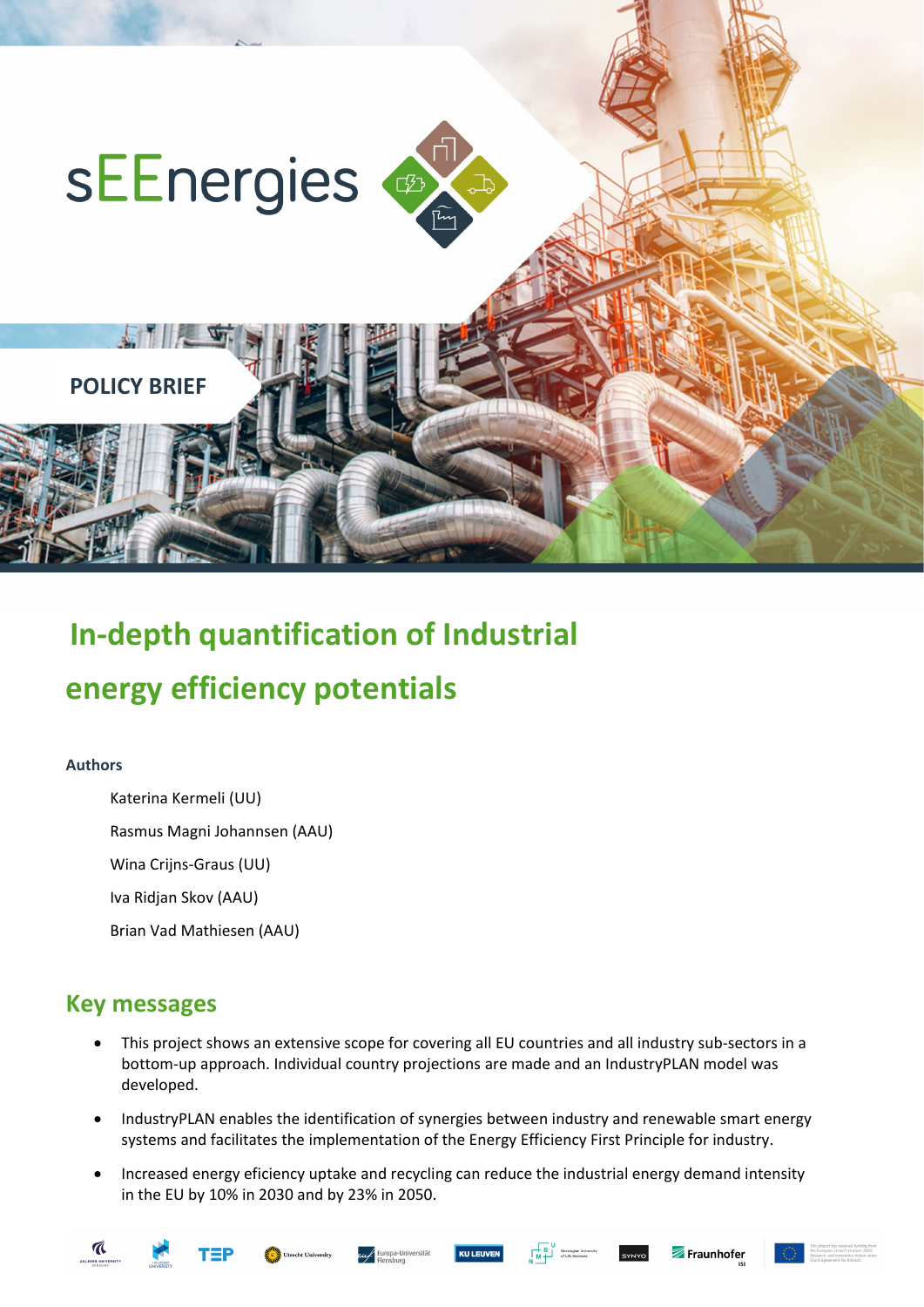- Most energy efficiency measures are identified as cost effective from a socioeconomic perspective.
- By 2050, fully decarbonised scenarios are possible for the European industry sector.
- A lacking emphasis on energy efficiency and electrification results in extensive biomass consumption if pursuing 100% renewable energy.
- Hydrogen produced from renewable sources can decarbonise fossil-fuel intensive industries, such as chemicals and iron and steel. However, the wide adoption of hydrogen-based technologies, combined with a limited uptake of energy efficiency and electrification, will make the transition costlier and will induce energy losses.
- Future integrated energy system modelling needs to consider the industry sector in greater detail the IndustryPLAN model and the results established in this project constitute a significant step towards opening the "black box" of the industry sector.

### **Key findings and key recommendations**

The objectives of this work package were to quantify energy efficiency potentials in all industry subsectors, in all EU-27 + UK countries, create scenarios for the reference years of 2030 and 2050, as well as to develop an IndustryPLAN model in which each industry sector in each member state can be analyzed in depth.

As a first step, we developed a **frozen efficiency scenario** which, although it does not allow for energy efficiency improvements, does allow for the same socio-economic changes (i.e., industrial value-added and production volumes) as the PRIMES reference scenario. The main aim of the frozen efficiency scenario is to measure the extent to which energy efficiency is already incorporated in the reference scenario in which the energy demand decreases annually by 1% in the 2020-2035 period and by 0.1% in the 2030-2050 period due to i) energy efficiency improvements and ii) structural changes in the industrial activities.

The main results of this task are the final energy demand projections for the decomposed PRIMES reference and the frozen efficiency scenario for the years 2015, 2020, 2025, 2030, 2035, 2040, 2045, and 2050 per EU country: 1) Total final energy demand per industrial sub-sector (split into coal, peat, oil, natural gas, electricity, biomass and waste, geothermal, solar, heat and others), and 2) Total final energy demand for heating and cooling per industrial sub-sector (per temperature category). In contrast to the decreasing energy demand in the reference scenario, the energy demand in the frozen efficiency scenario is shown to increase at an annual growth rate of 0.6%. The differences in energy demand projections between the two scenarios were determined for the chemicals, iron and steel, non-metallic minerals, paper and pulp, non-ferrous metals, and the other industries for the 27 countries in the European Union (+ the UK).

As a second step, we identified the **energy efficiency potentials**. After identifying the measures/technologies that can offer significant energy savings and are applicable to the EU industrial sector, we gathered data on the current diffusion rates of the technologies in the EU, the energy savings potentials (for both fuel and electricity), and required investment costs. All the data were combined, and a database was built that lists all the collected data for every measure. By combining the activity of each industrial sub-sector in each of the EU-27 + UK countries, determined in step 1, with the energy savings potential of each technology/measure, the overall amount of the energy that can be saved in the EU was calculated. In addition, the cost of conserving energy (in  $\epsilon/GJ<sub>saved</sub>$ ) and the overall investment cost (in million €) were determined for each country separately and for the EU-27 + UK as a whole. Results show that in the frozen efficiency scenario, the energy demand reaches 14.2 EJ by 2050; 22% higher than in 2015. Energy efficiency improvements and increased recycling can